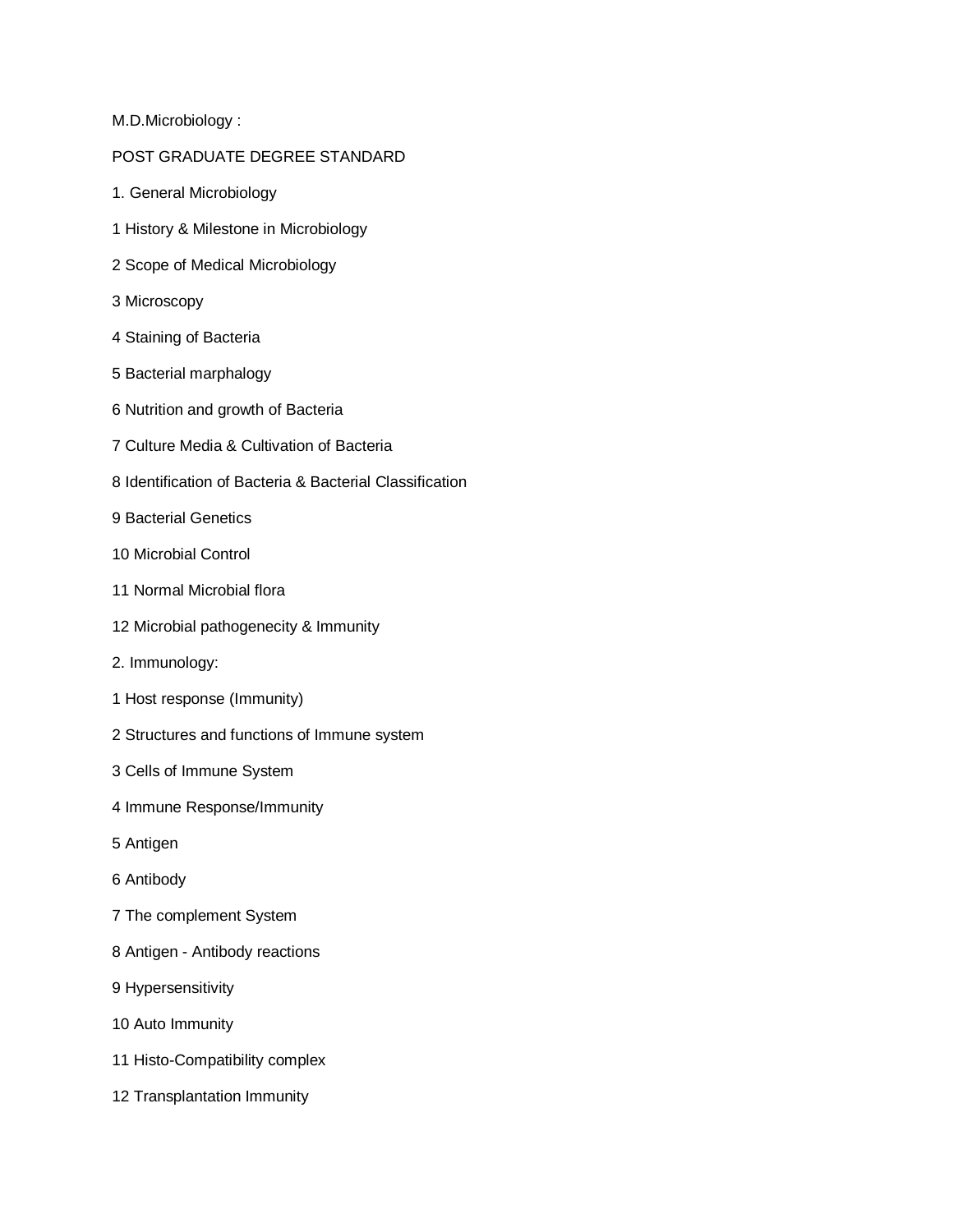- 13 Tumour Immunity
- 14 Immuno Deficiency diseases
- 15 Immuno Hematology
- 16 Immuno Prophylaxis against infectious Diseases
- 3. Systematic Bacteriology
- 1 Staphylococcus
- 2 Streptococcus
- 3 Neisseria
- 4 Coryne bacteria .
- 5 Bacillus
- 6 Mycobacteria
- 7 Actinomyecetes & Nocardia
- 8 Coliform bacteria-Escherichia coli & kelsiella
- 9 Proteus
- 10 Salmonella
- 11 Shigella
- 12 Yersinia
- 13 Pasteurella & Francisella
- 14 Haemophilus
- 15 Bordetella
- 16 Brucella
- 17 V. Cholerae
- 18 Pseudomonas
- 19 Spirochetes
- 20 Rickettsiae
- 21 Chlamydia22 Mycoplasma
- 23 Miscellaneous Bacteria
- PAPER II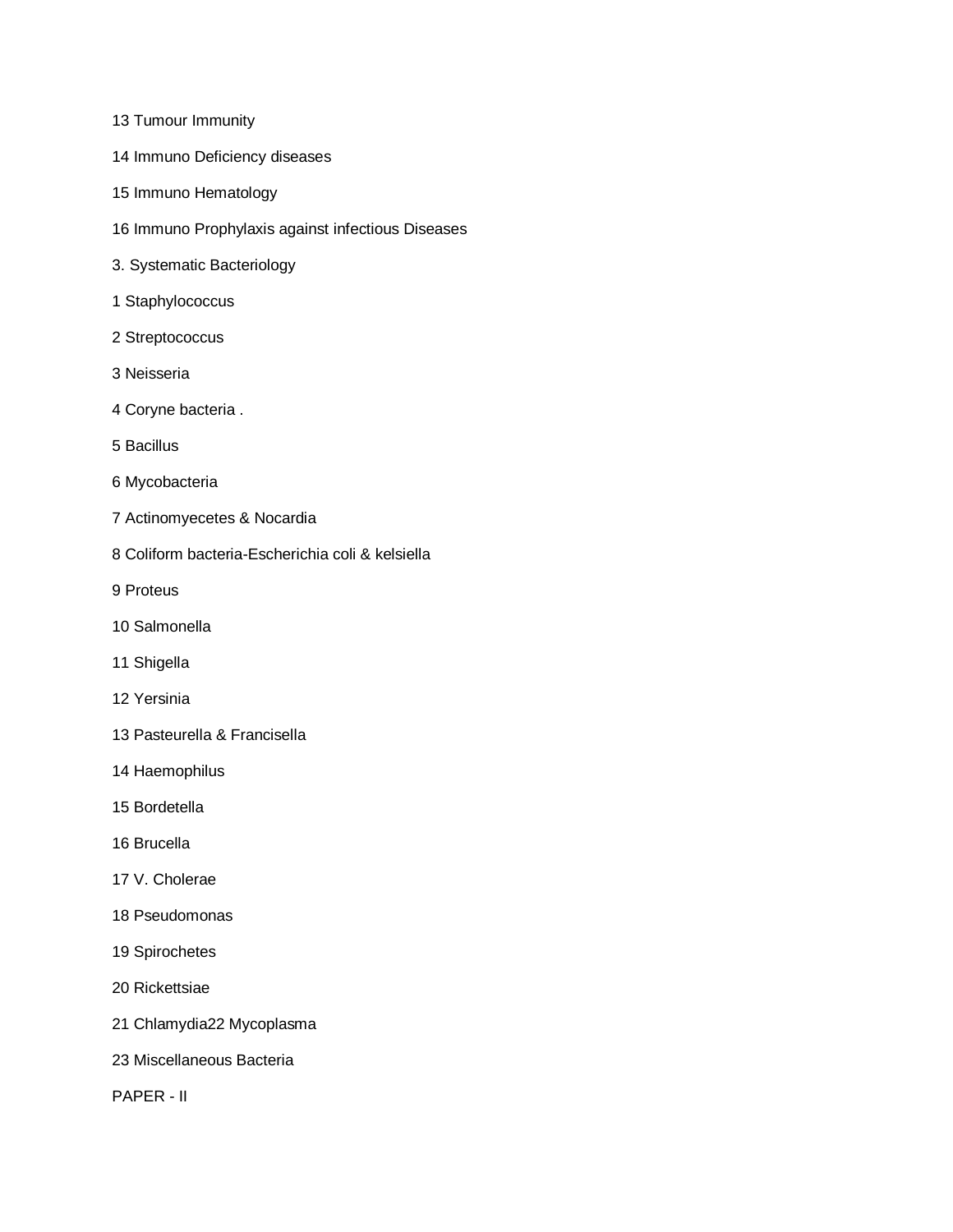1.Parasitology

## **INTRODUCTION**

- 1 Classification
- 2 General principles of Diagnosing parasites / infestations & treatment of parasitic infection .
- 3 Protozoology Rhizopoda-Pathogenic and Non-pathogenic amoebae
- 4 Intestinal ,Blood & Tissue flagellates
- 5 Plasmodium -Taxoplasma -Isospara
- 6 Balantidium coli
- 7 Helminthology

Cestodes

**Trematodes** 

**Nematodes** 

VIROLOGY

- A General Virology
- B Morphology of Viruses
- 1 Replication of Viruses
- 2 Cultivation of Viruses
- 3 Classification of viruses
- 4 Identification of Viruses & Lab diagnosis
- 5 Genetics of viruses
- 6 Pathogenesis & Host response to Viral infection
- 7 Antiviral Agents
- 8 Bacteriophage
- 9 Viruses

Pox

Adeno

Herpes

Papova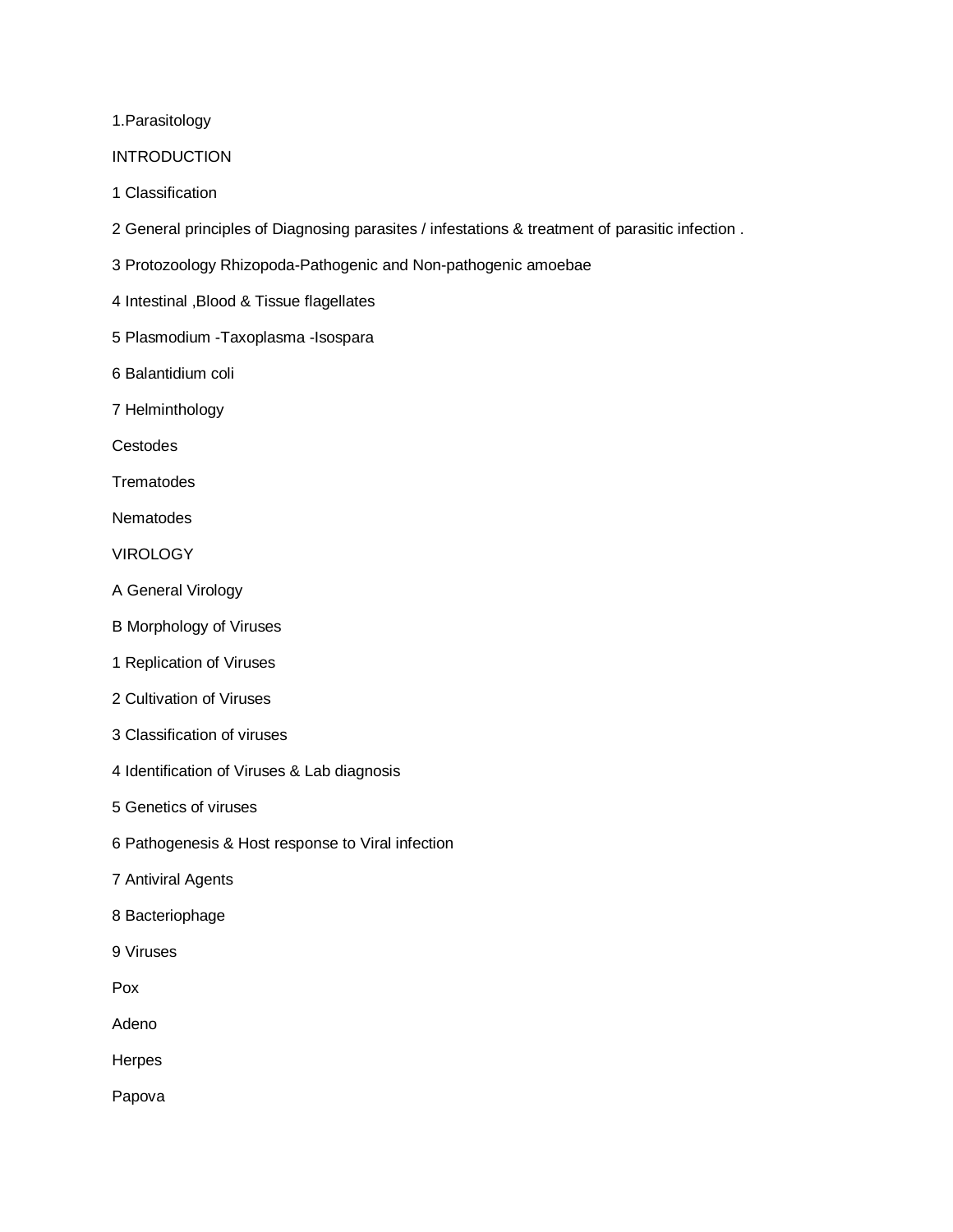Parvo

Picorna

Orthomyxo

Paramyxo

Rota virus

Rhabdovirus

**Hepatitis** 

Arbo

Retro

Slowviruses

Oncogenic virus

- 10 Miscellaneous virus
- 11 Diagnosis of Viral Infection
- 12 Viral Vaccines

Mycology

1 Economic importance and harmful effects of

Fungi Mycotoxins

- 2 Classification of fungi
- 3 Pathogenesis & Lab diagnosis of Mycotic infections
- 4 Superficial Mycosis
- 5 Cutaneous Mycosis
- 6 Subcutaneous Mycosis
- 7 Systematic Mycosis8 Opportunistic Mycosis and common lab contaminants

9 Antifungal Agents

Applied Micobiology

- 1 Collection ,Transport and Disposal of Specimens
- 2 C.N.S infection
- 3 Respiratory Infections